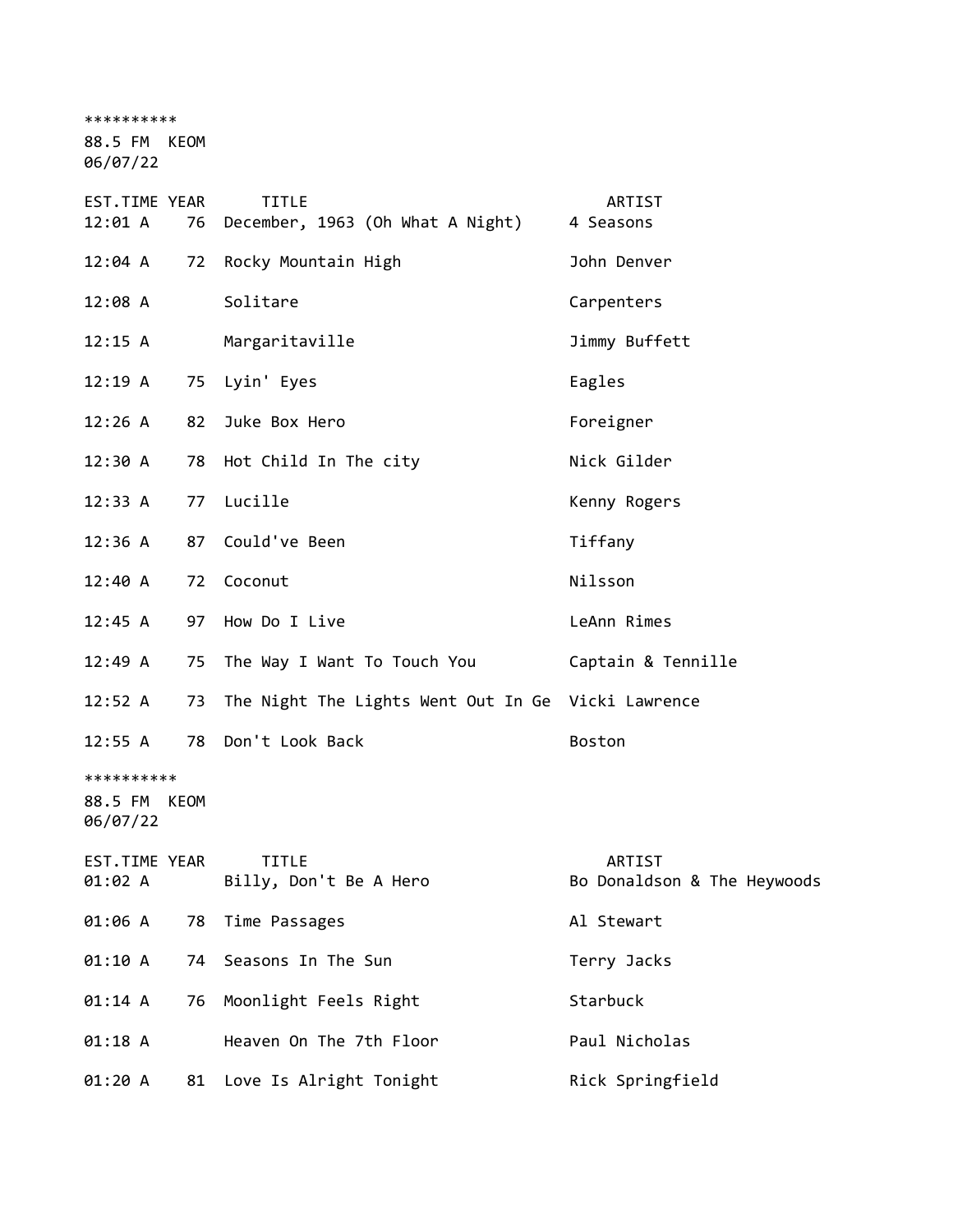| 01:24 A                                |    | Girls Nite Out                                            | Tyler Collins                  |
|----------------------------------------|----|-----------------------------------------------------------|--------------------------------|
| 01:27 A                                |    | 74 Boogie On Reggae Woman                                 | Stevie Wonder                  |
| 01:32 A                                |    | 74 Can't Get Enough                                       | Bad Company                    |
| 01:36 A                                |    | 83 Flashdance (What A Feeling)                            | Irene Cara                     |
| 01:40 A<br>Band                        | 77 | Mainstreet                                                | Bob Seger & The Silver Bullet  |
| 01:43 A                                |    | Columbia                                                  | Kenny Loggins                  |
| 01:48 A                                |    | 78 Beast Of Burden                                        | Rolling Stones                 |
| 01:52 A                                |    | 74 Do It ('Til You're Satisfied)                          | B.T. Express                   |
|                                        |    | 01:59 A 74 Can't Get Enough Of Your Love Babe Barry White |                                |
| **********<br>88.5 FM KEOM<br>06/07/22 |    |                                                           |                                |
| EST.TIME YEAR<br>02:02 A               |    | <b>TITLE</b><br>75 Fox On The Run                         | ARTIST<br>Sweet                |
| 02:05 A                                |    | 77 Got To Give It Up                                      | Marvin Gaye                    |
| 02:09 A                                | 89 | Walk The Dinosaur                                         | Was (Not Was)                  |
| 02:14 A                                | 75 | Island Girl                                               | Elton John                     |
| 02:18 A                                | 78 | Copacabana                                                | Barry Manilow                  |
| 02:23 A                                |    | Somebody's Knockin'                                       | Terri Gibbs                    |
| 02:26 A                                |    | When I Look Into Your Eyes                                | Firehouse                      |
| 02:30 A                                | 79 | Working My Way Back To You-Forgive                        | Spinners                       |
| 02:34 A                                | 75 | My Little Town                                            | Simon & Garfunkel              |
| 02:38 A                                | 82 | Baby, Come To Me                                          | Patti Austin [+] James Ingram  |
| 02:41 A                                |    | 74 You Got The Love                                       | Rufus                          |
| 02:47 A                                | 94 | Mrs. Jones                                                | Counting Crows                 |
| 02:51 A                                | 72 | Rock And Roll Part 2                                      | Gary Glitter                   |
| 02:54 A                                | 75 | Fallin' In Love                                           | Hamilton, Joe Frank & Reynolds |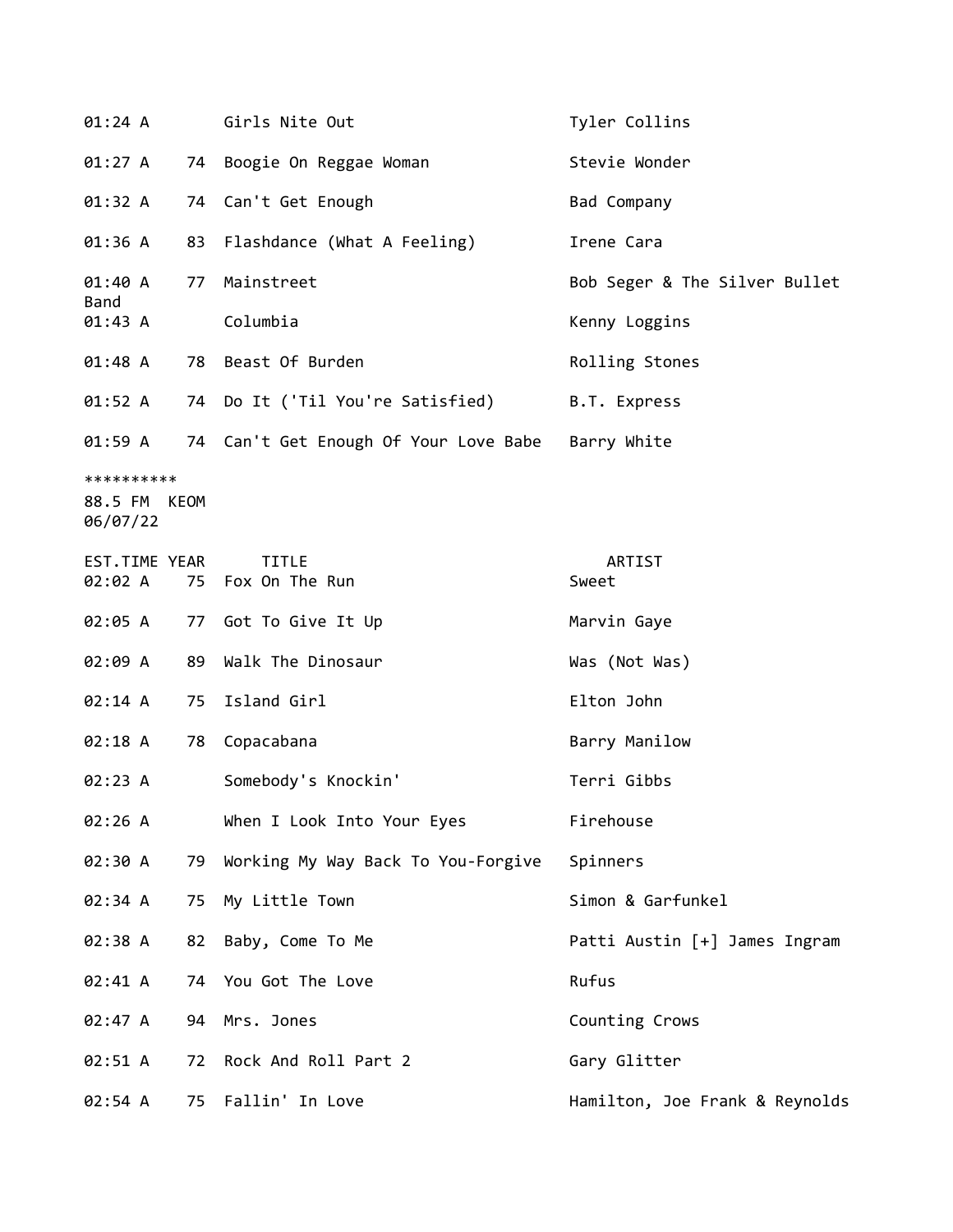| 02:58 A                           |      | 73 Shambala                        | Three Dog Night               |
|-----------------------------------|------|------------------------------------|-------------------------------|
| **********                        |      |                                    |                               |
| 88.5 FM KEOM<br>06/07/22          |      |                                    |                               |
| EST.TIME YEAR<br>03:01 A          | 77   | <b>TITLE</b><br>Angel In Your Arms | ARTIST<br>Hot                 |
| 03:04 A                           | 72   | Ben                                | Michael Jackson               |
| 03:07 A                           | 82   | Southern Cross                     | Crosby, Stills & Nash         |
| 03:11 A                           |      | Lovergirl                          | Teena Maria                   |
| 03:17 A                           |      | True Colors                        | Phil Collins                  |
| 03:20 A                           |      | How Do You Do                      | Mouth & McNeal                |
| 03:23 A                           |      | Your Love Is Driving Me Crazy      | Sammy Hagar                   |
| 03:27 A                           |      | 70 Up Around The Bend              | Creedence Clearwater Revival  |
| 03:30 A                           | 77   | Keep It Comin' Love                | KC & The Sunshine Band        |
| 03:34 A                           | 92   | King Of Wishful Thinking           | Go West                       |
| 03:38 A                           | 80   | Ride Like The Wind                 | Christopher Cross             |
| 03:41 A                           |      | Bungle In The Jungle               | Jethro Tull                   |
| 03:46 A                           |      | The First Time                     | Surface                       |
| 03:50 A                           | 72   | Witchy Woman                       | Eagles                        |
| 03:54 A                           |      | 72 If You Don't Know Me By Now     | Harold Melvin & The Bluenotes |
| 03:59 A                           |      | 72 You're So Vain                  | Carly Simon                   |
| **********<br>88.5 FM<br>06/07/22 | KEOM |                                    |                               |
| EST.TIME YEAR<br>04:03 A          | 76   | <b>TITLE</b><br>Dream On           | ARTIST<br>Aerosmith           |
| 04:07 A                           | 72   | Oh Girl                            | Chi-Lites                     |
| 04:11 A                           |      | 85 Only The Young                  | Journey                       |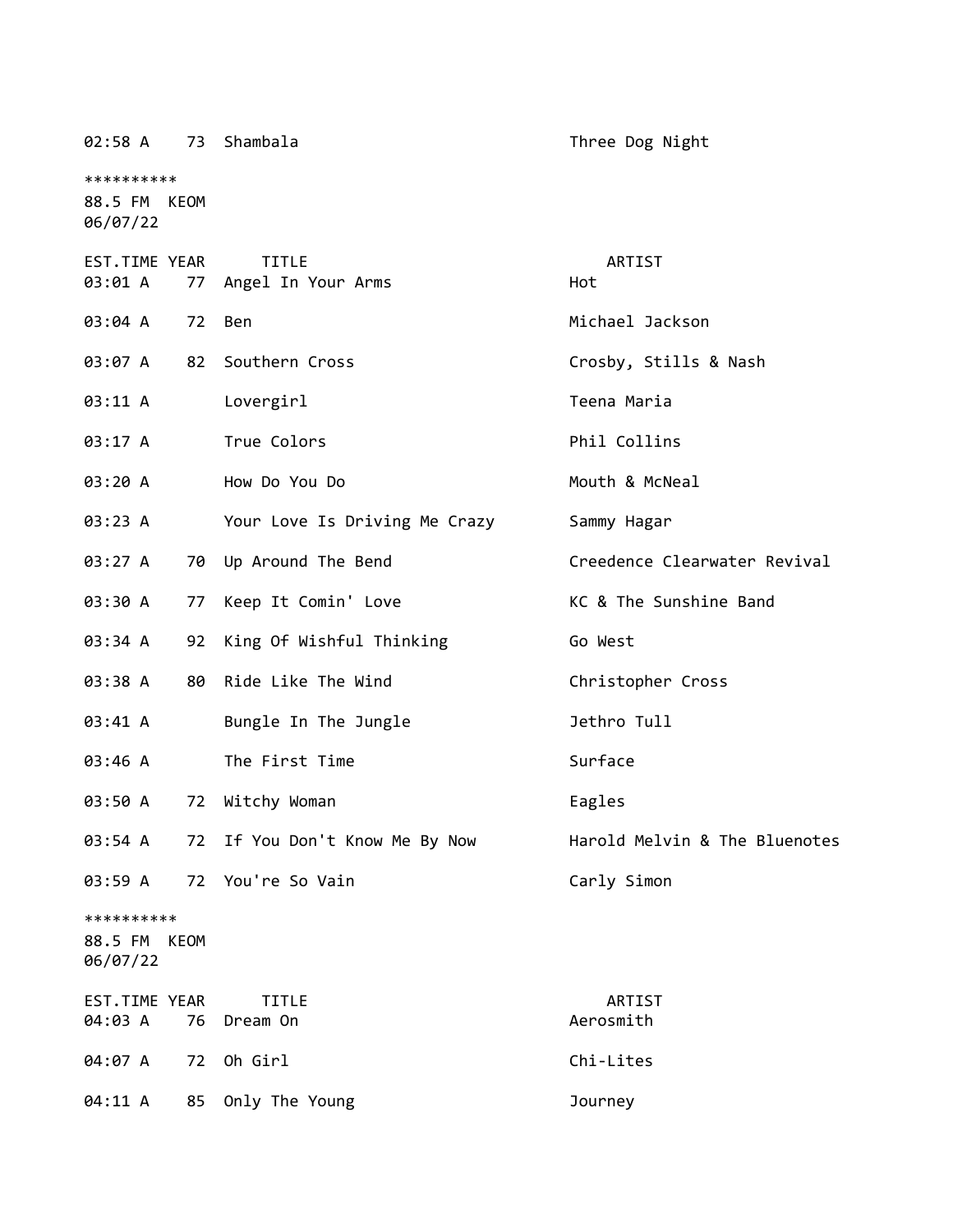| 04:16 A                                |    | 79 Heart Of Glass           | Blondie                          |
|----------------------------------------|----|-----------------------------|----------------------------------|
| 04:19 A                                | 79 | I Want You To Want Me       | Cheap Trick                      |
| 04:22 A                                |    | 86 Move Away                | Culture Club                     |
| 04:26 A                                |    | 90 Alright                  | Janet Jackson                    |
| 04:30 A                                |    | 76 Dream Weaver             | Gary Wright                      |
| 04:34 A                                |    | 71 Layla                    | Derek & The Dominos              |
| 04:41 A                                | 86 | Everybody Have Fun Tonight  | Wang Chung                       |
| 04:46 A                                |    | 90 More Than Words Can Say  | Alias                            |
| 04:49 A                                |    | School's Out                | Alice Cooper                     |
| 04:53 A                                |    | Theme From S.W.A.T.         | Rhythm Heritage                  |
| 04:56 A                                |    | 72 Your Mama Don't Dance    | Loggins & Messina                |
| **********<br>88.5 FM KEOM<br>06/07/22 |    |                             |                                  |
| EST.TIME YEAR<br>05:00 A               | 79 | <b>TITLE</b><br>In The Navy | ARTIST<br>Village People         |
| 05:03 A                                | 76 | Night Moves                 | Bob Seger & The Silver Bullet    |
| <b>Band</b><br>05:09 A                 |    | 71 Lonely Days              | Bee Gees                         |
| 05:12 A                                |    | Love Changes (Everything)   | Climie Fisher                    |
| 05:18 A                                |    | The Dance                   | Garth Brooks                     |
| 05:21 A                                | 75 | Why Can't We Be Friends     | War                              |
| 05:24 A                                |    | Take A Little Rhythm        | Ali Thomson                      |
| 05:27 A                                | 75 | Ballroom Blitz              | Sweet                            |
| 05:31 A                                | 72 | Crocodile Rock              | Elton John                       |
| 05:35 A                                |    | Whole Wide World            | A'me Lorain                      |
| 05:39 A                                |    | 86 On My Own                | Patti Labelle & Michael McDonald |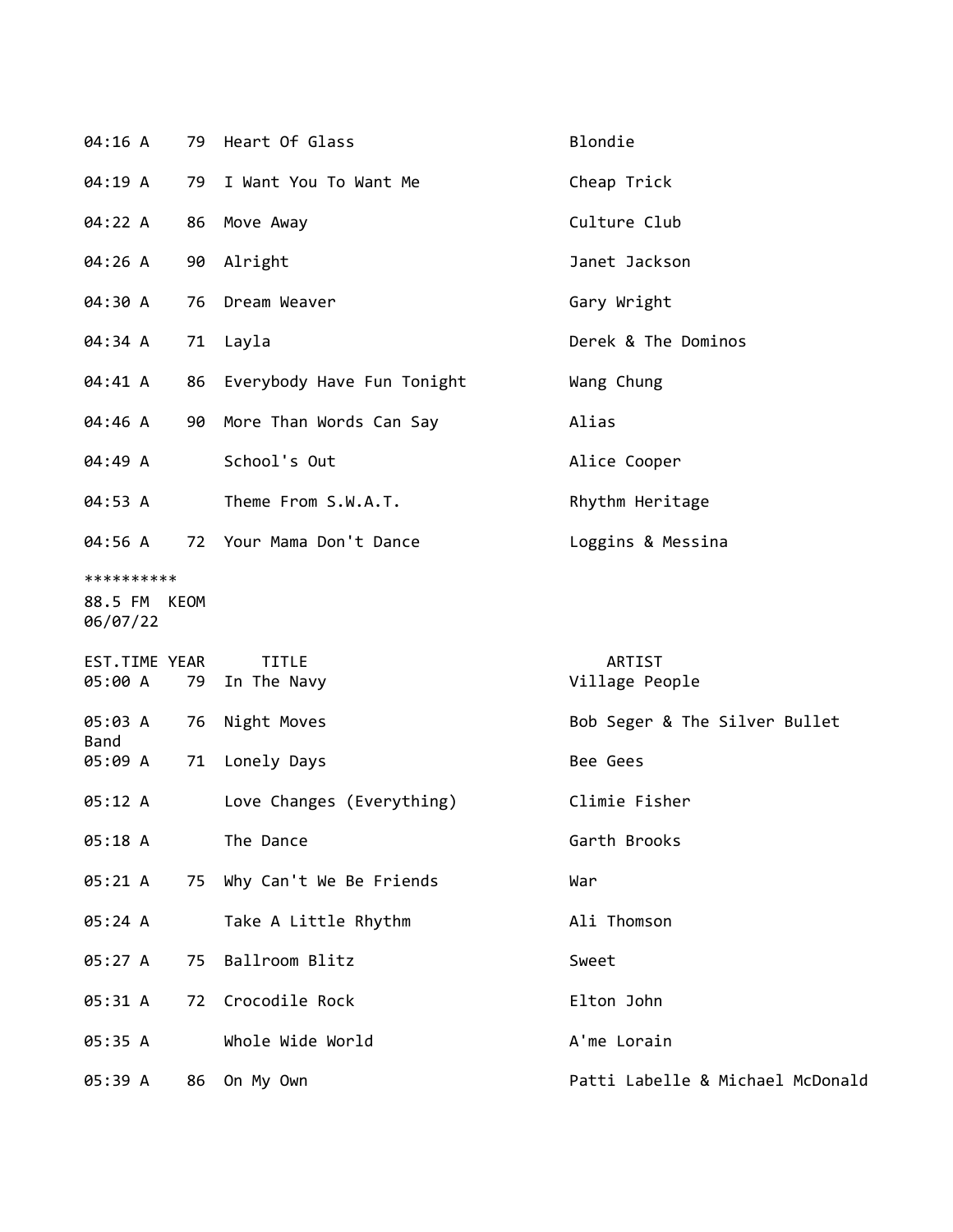| 05:45 A                                   | Adia                                                | Sarah McLachlan         |
|-------------------------------------------|-----------------------------------------------------|-------------------------|
| 78<br>05:48 A                             | Imaginary Lover                                     | Atlanta Rhythm Section  |
| 05:53 A                                   | 74 Rock Your Baby                                   | George McCrae           |
| 05:58 A                                   | 72 I'll Be Around                                   | Spinners                |
| **********<br>88.5 FM KEOM<br>06/07/22    |                                                     |                         |
| EST.TIME YEAR<br>06:01 A<br>73            | <b>TITLE</b><br>Rockin' Pneumonia And The Boogie Wo | ARTIST<br>Johnny Rivers |
| 06:04 A<br>79                             | The Main Event                                      | Barbra Streisand        |
| 06:09 A                                   | 87 La Isla Bonita                                   | Madonna                 |
| 06:15 A                                   | 72 Precious And Few                                 | Climax                  |
| 06:18 A<br>72                             | Summer Breeze                                       | Seals & Crofts          |
| 06:22 A                                   | 84 Back Where You Belong                            | .38 Special             |
| 06:26 A                                   | Show Me Love                                        | Robyn                   |
| 06:31 A                                   | 72 Let's Stay Together                              | Al Green                |
| 06:34 A                                   | Love Me For A Reason                                | Osmonds                 |
| 06:38 A<br>83                             | Say It Isn't So                                     | Hall & Oates            |
| 06:45 A<br>95                             | Kiss From A Rose                                    | Seal                    |
| 06:49 A<br>77                             | Hey Deanie                                          | Shaun Cassidy           |
| 06:53 A<br>70                             | Ain't No Mountain High Enough (Shor                 | Diana Ross              |
| 06:56 A                                   | I'm Eighteen                                        | Alice Cooper            |
| **********<br>88.5 FM<br>KEOM<br>06/07/22 |                                                     |                         |
| EST.TIME YEAR<br>07:02 A<br>70            | <b>TITLE</b><br>Green-Eyed Lady                     | ARTIST<br>Sugarloaf     |
| 07:05 A<br>79                             | You're Only Lonely                                  | J.D. Souther            |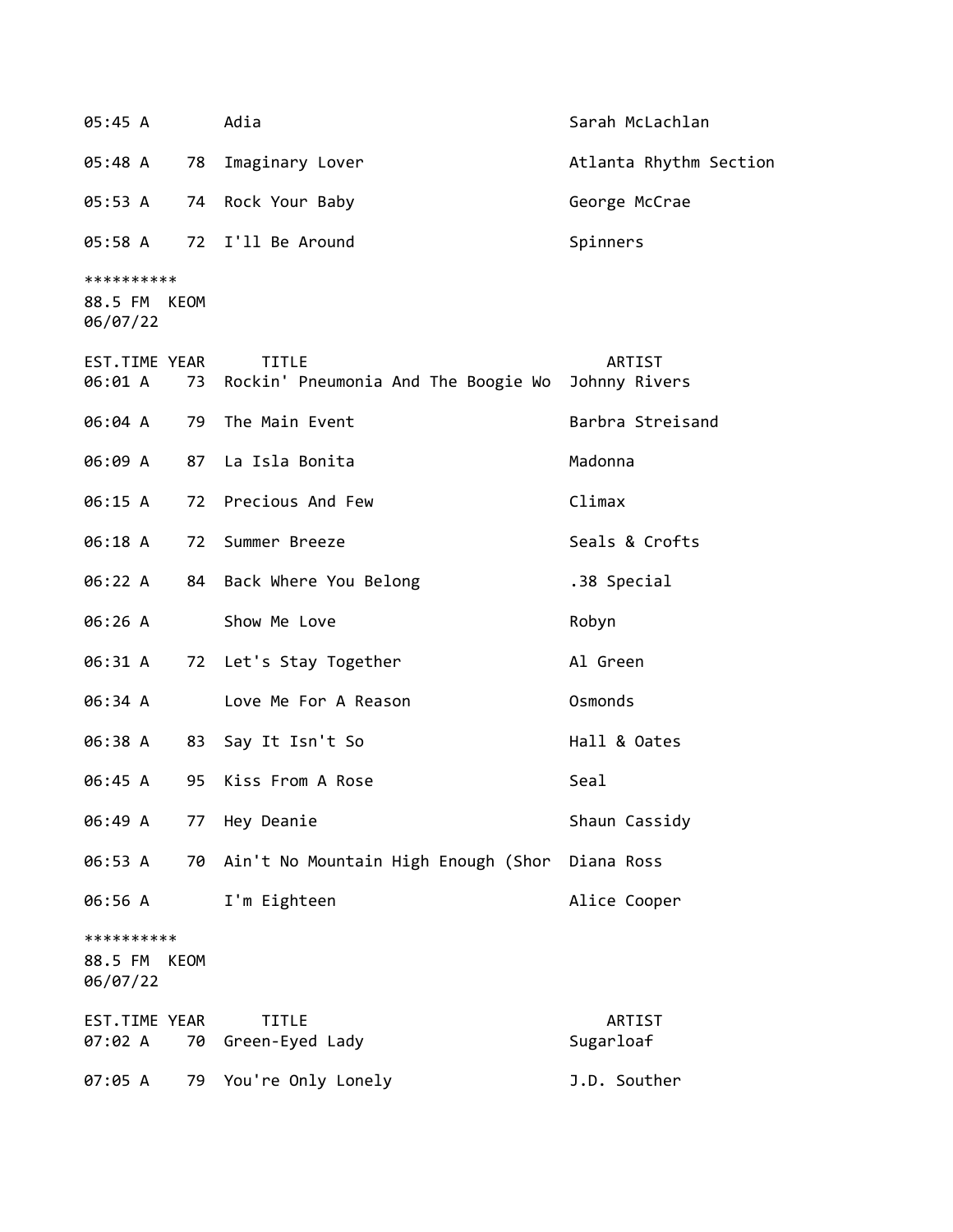| 07:09 A                                |    | 88 Together Forever                               | Rick Astley                  |
|----------------------------------------|----|---------------------------------------------------|------------------------------|
| 07:17 A                                | 72 | Everybody Plays The Fool                          | Main Ingredient              |
| 07:20 A                                | 90 | Just Another Dream                                | Cathy Dennis                 |
| 07:25 A                                |    | 72 Beautiful Sunday                               | Daniel Boone                 |
| 07:30 A                                |    | 71 She's A Lady                                   | Tom Jones                    |
| 07:33 A                                |    | 78 Groove Line                                    | Heatwave                     |
| 07:37 A                                |    | 87 (I Just) Died In Your Arms                     | Cutting Crew                 |
| 07:45 A                                |    | 78 If I Can't Have You                            | Yvonne Elliman               |
| 07:47 A                                |    | 84 Oh Sherrie                                     | Steve Perry                  |
| 07:51 A                                |    | Never My Love                                     | <b>Blue Swede</b>            |
| 07:56 A                                |    | We Didn't Start The Fire                          | Billy Joel                   |
| **********<br>88.5 FM KEOM<br>06/07/22 |    |                                                   |                              |
|                                        |    |                                                   |                              |
| EST.TIME YEAR<br>08:00 A               |    | <b>TITLE</b><br>75 Cut The Cake                   | ARTIST<br>Average White Band |
| 08:05 A                                | 77 | Don't Stop                                        | Fleetwood Mac                |
| 08:08 A                                |    | Love You Like I Never Loved You Bef John O'Banion |                              |
| 08:12 A                                | 88 | Never Tear Us Apart                               | INXS                         |
| 08:17 A                                | 85 | Cherish                                           | Kool & The Gang              |
| 08:21 A                                | 91 | Rhythm Of My Heart                                | Rod Stewart                  |
| 08:26 A                                |    | MacArthur Park                                    | Donna Summer                 |
| 08:31 A                                | 79 | Y.M.C.A.                                          | Village People               |
| 08:34 A                                | 75 | Nights On Broadway                                | Bee Gees                     |
| 08:40 A                                | 87 | Hungry Eyes                                       | Eric Carmen                  |
| 08:46 A                                | 90 | I Wish It Would Rain Down                         | Phil Collins                 |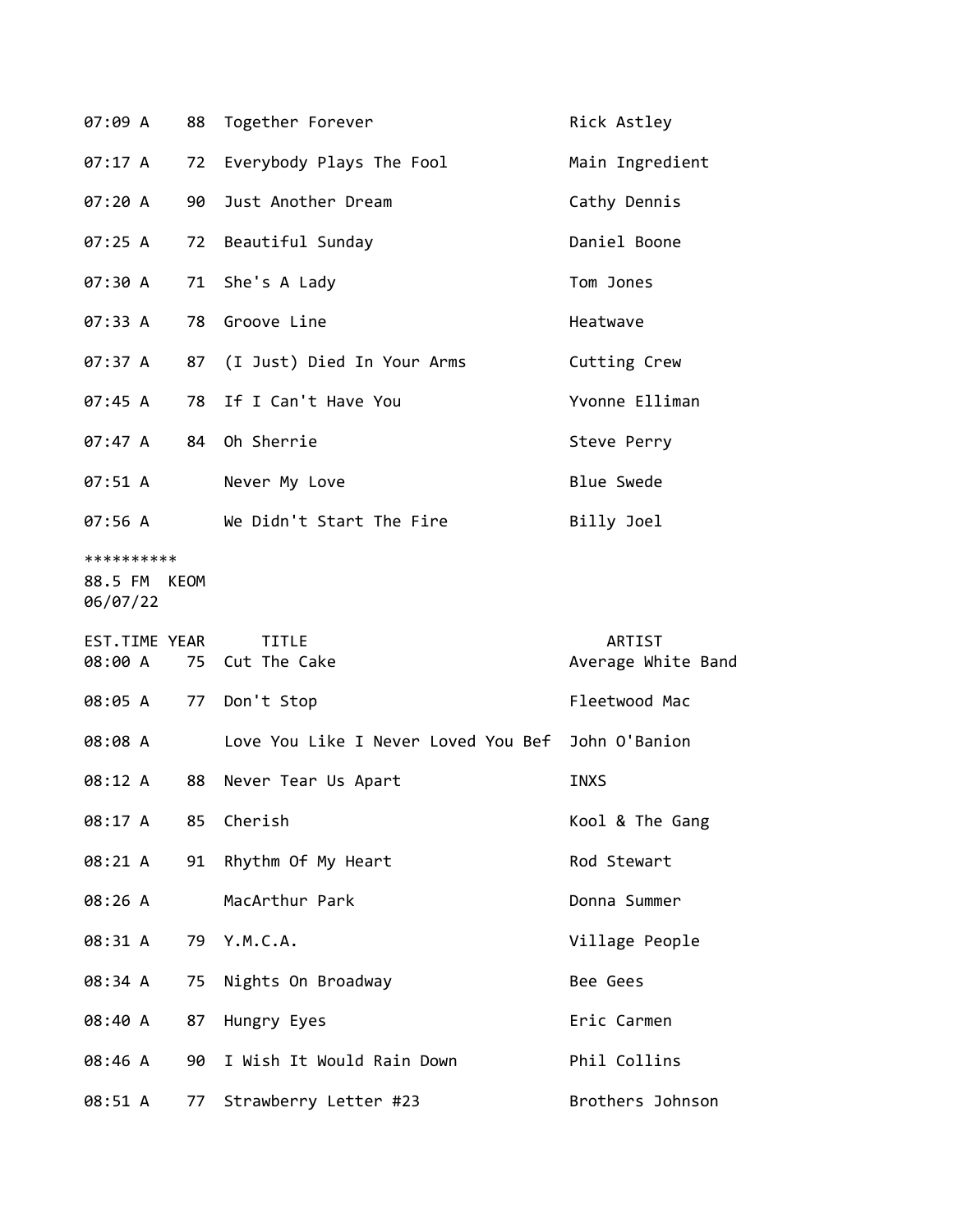| 08:54 A                                   | Give It All You Got                                    | Chuck Mangione               |
|-------------------------------------------|--------------------------------------------------------|------------------------------|
| **********<br>88.5 FM KEOM<br>06/07/22    |                                                        |                              |
| EST.TIME YEAR<br>09:00 A                  | <b>TITLE</b><br>76 Let Your Love Flow                  | ARTIST<br>Bellamy Brothers   |
| 09:03 A                                   | 71 I AmI Said                                          | Neil Diamond                 |
| 09:06 A                                   | 78<br>Three Times A Lady                               | Commodores                   |
| 09:10 A                                   | Somebody's Baby<br>82                                  | Jackson Browne               |
| 09:16 A                                   | 74 Lucy In The Sky With Diamonds                       | Elton John                   |
| 09:21 A                                   | 76<br>This Masquerade                                  | George Benson                |
| 09:24 A                                   | Be Still My Beating Heart                              | Sting                        |
| 09:30 A                                   | Kiss You All Over<br>78                                | Exile                        |
| 09:34 A                                   | Magic<br>75                                            | Pilot                        |
| 09:37 A                                   | Should've Known Better                                 | Richard Marx                 |
| 09:40 A<br>70                             | Celebrate                                              | Three Dog Night              |
| 09:46 A                                   | 90 Black Velvet                                        | Alannah Myles                |
| 09:51 A                                   | 72<br>Daddy's Home                                     | Jermaine Jackson             |
| 09:54 A                                   | Ain't No Sunshine<br>71                                | Bill Withers                 |
| 09:56 A                                   | 74 Come And Get Your Love                              | Redbone                      |
| **********<br>88.5 FM<br>KEOM<br>06/07/22 |                                                        |                              |
| EST.TIME YEAR<br>10:00 A                  | <b>TITLE</b><br>76<br>Right Back Where We Started From | ARTIST<br>Maxine Nightingale |
| 10:03 A<br>79                             | Daydream Believer                                      | Anne Murray                  |
| 10:06 A<br>73                             | Delta Dawn                                             | Helen Reddy                  |
| 82<br>10:09 A                             | The One You Love                                       | Glenn Frey                   |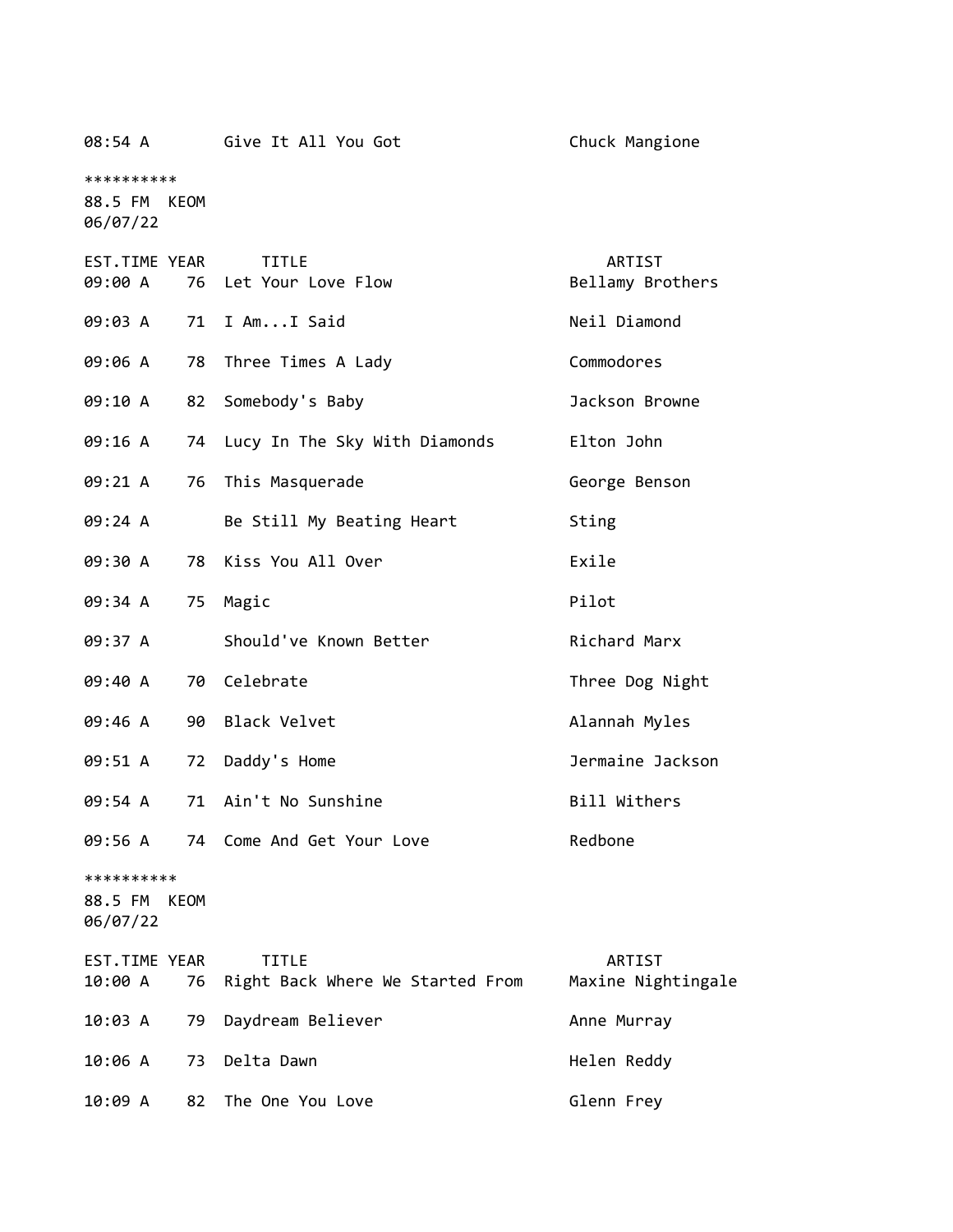| 10:15 A                                |    | 98 My Heart Will Go On                                  | Celine Dion                  |
|----------------------------------------|----|---------------------------------------------------------|------------------------------|
| 10:19 A                                |    | 79 Stumblin' In                                         | Suzi Quatro & Chris Norman   |
| 10:23 A                                | 80 | I'm Alive                                               | Electric Light Orchestra     |
| 10:26A                                 |    | 77 Cold As Ice                                          | Foreigner                    |
| 10:31 A                                |    | 72 Me And Mrs. Jones                                    | Billy Paul                   |
| 10:35 A                                |    | 93 Baby I'm Yours                                       | Shai                         |
| 10:39 A                                |    | Love Is Forever                                         | Billy Ocean                  |
| 10:45 A                                |    | What A Girl Wants                                       | Christina Aguilera           |
| 10:48 A                                |    | 70 Get Ready                                            | Rare Earth                   |
| 10:51 A                                |    | Tie A Yellow Ribbon Round The Ole O Tony Orlando & Dawn |                              |
| 10:54 A                                |    | 79 Video Killed The Radio Star                          | Buggles                      |
| 10:59 A                                |    | Yo-Yo                                                   | Osmonds                      |
| **********<br>88.5 FM KEOM<br>06/07/22 |    |                                                         |                              |
| EST.TIME YEAR<br>11:02 A               | 74 | <b>TITLE</b><br>The Air That I Breathe                  | ARTIST<br>Hollies            |
|                                        |    | 11:06 A 77 Don't Give Up On Us                          | David Soul                   |
| 11:09 A                                | 82 | The Other Guy                                           | Little River Band            |
| 11:12 A                                |    | Shake Your Love                                         | Debbie Gibson                |
| 11:17 A                                |    | (Can't Live Without Your) Love And                      | Nelson                       |
| 11:21 A                                | 78 | Whenever I Call You Friend                              | Kenny Loggins & Stevie Nicks |
| 11:25 A                                | 82 | Missing You                                             | Dan Fogelberg                |
| 11:30 A                                | 76 | Love Is Alive                                           | Gary Wright                  |
| 11:33 A                                | 96 | When You Love A Woman                                   | Journey                      |
| 11:37 A                                |    | The Old Songs                                           | Barry Manilow                |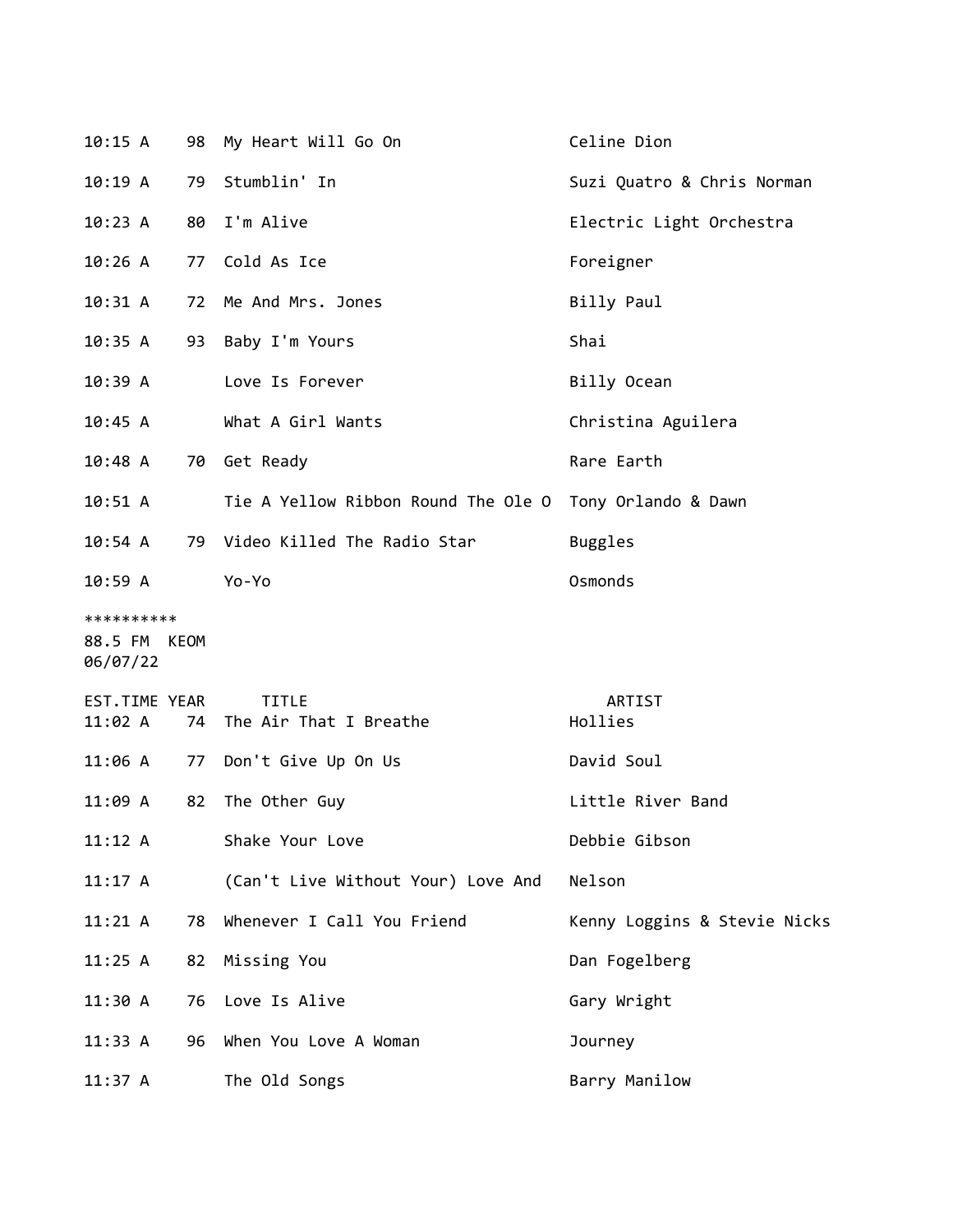| $11:42 \; A$                      |      | 77 Heard It In A Love Song             | Marshall Tucker Band |
|-----------------------------------|------|----------------------------------------|----------------------|
| 11:47 A                           | 91   | Right Here, Right Now                  | Jesus Jones          |
| 11:49 A                           |      | 74 Let Me Be There                     | Olivia Newton-John   |
| 11:52 A                           |      | 75 Lovin' You                          | Minnie Riperton      |
| 11:56 A                           |      | 73 Hummingbird                         | Seals & Crofts       |
| **********                        |      |                                        |                      |
| 88.5 FM KEOM<br>06/07/22          |      |                                        |                      |
| EST.TIME YEAR<br>12:01 P          |      | <b>TITLE</b><br>73 Yesterday Once More | ARTIST<br>Carpenters |
| 12:05 P                           |      | 77 You Made Me Believe In Magic        | Bay City Rollers     |
| 12:08 P                           |      | Take Me Home, Country Roads            | John Denver          |
| 12:11 P                           | 87   | Who Will You Run To                    | Heart                |
| $12:18$ P                         |      | 75 How Long                            | Ace                  |
| 12:21 P                           | 70   | 25 Or 6 To 4                           | Chicago              |
| $12:24$ P                         |      | You Can Call Me Al                     | Paul Simon           |
| $12:27$ P                         | 91   | Something To Talk About                | Bonnie Raitt         |
| 12:32 P                           | 74   | Lonely People                          | America              |
| $12:35$ P                         | 74   | Help Me                                | Joni Mitchell        |
| 12:38 P                           |      | <b>One</b>                             | Bee Gees             |
| $12:46$ P                         |      | Truly Madly Deeply                     | Savage Garden        |
| 12:50 P                           | 76   | Muskrat Love                           | Captain & Tennille   |
| 12:53 P                           | 74   | I'm Not In Love                        | <b>10CC</b>          |
| $12:58$ P                         | 74   | Tell Me Something Good                 | Rufus                |
| **********<br>88.5 FM<br>06/07/22 | KEOM |                                        |                      |
| EST.TIME YEAR                     |      | <b>TITLE</b>                           | ARTIST               |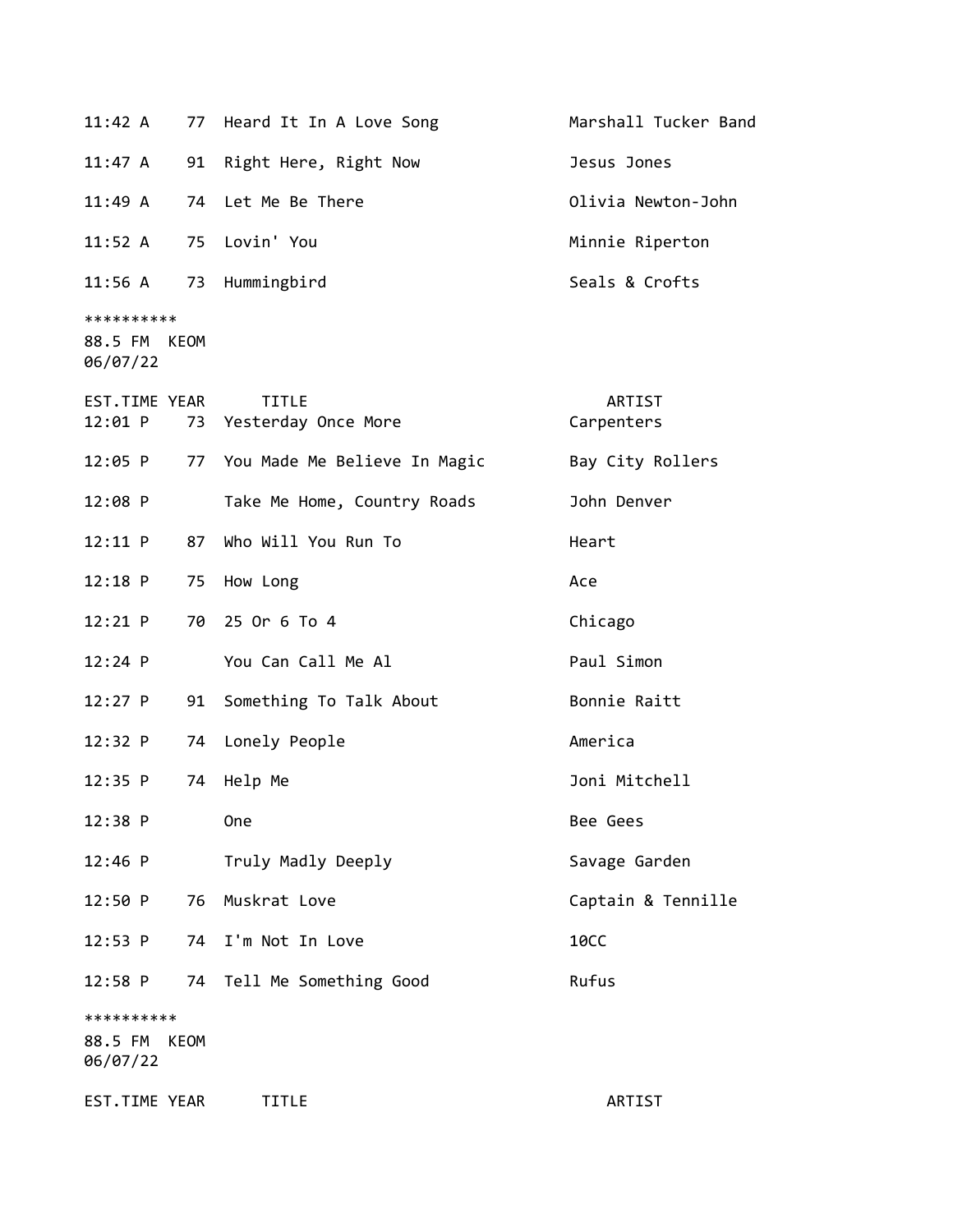| 01:02 P                                |    | 84 Sad Songs (Say So Much)          | Elton John                       |
|----------------------------------------|----|-------------------------------------|----------------------------------|
| 01:06 P                                |    | 76 Love Hangover                    | Diana Ross                       |
| 01:10 P                                |    | 95 I Live My Life For You           | Firehouse                        |
| $01:15$ P<br>Ingram                    |    | What About Me                       | Kenny Rogers, Kim Carnes, James  |
| 01:20 P                                | 70 | Ma Belle Amie                       | Tee Set                          |
| $01:23$ P                              |    | I'm Still In Love With You          | Al Green                         |
| $01:26$ P                              |    | 83 All Right                        | Christopher Cross                |
| $01:31$ P                              |    | 89 Love Song                        | Cure                             |
| $01:34$ P                              | 75 | Poetry Man                          | Phoebe Snow                      |
| 01:38 P<br>Ndegeocello                 |    | Wild Night                          | John Mellencamp & Me'Shell       |
| $01:41$ P                              | 74 | Sure As I'm Sittin' Here            | Three Dog Night                  |
| $01:48$ P                              | 72 | I'll Take You There                 | Staple Singers                   |
| 01:51 P                                | 81 | Hearts                              | Marty Balin                      |
| $01:55$ P                              | 73 | Danny's Song                        | Anne Murray                      |
| $01:59$ P                              |    | 78 Too Much, Too Little, Too Late   | Johnny Mathis & Deneice Williams |
| **********<br>88.5 FM KEOM<br>06/07/22 |    |                                     |                                  |
| EST.TIME YEAR<br>02:02 P               | 75 | TITLE<br>Midnight Blue              | ARTIST<br>Melissa Manchester     |
| 02:06 P                                | 75 | He Don't Love You (Like I Love You) | Tony Orlando & Dawn              |
| 02:09 P                                | 84 | Break My Stride                     | Matthew Wilder                   |
| 02:12 P                                | 74 | Let It Ride                         | Bachman-Turner Overdrive         |
| 02:18 P                                | 74 | Black Water                         | Doobie Brothers                  |
| 02:22 P                                | 74 | Be Thankful For What You've Got     | William DeVaughn                 |
| $02:25$ P                              |    | Play The Game Tonight               | Kansas                           |
| 02:30 P                                | 79 | Sad Eyes                            | Robert John                      |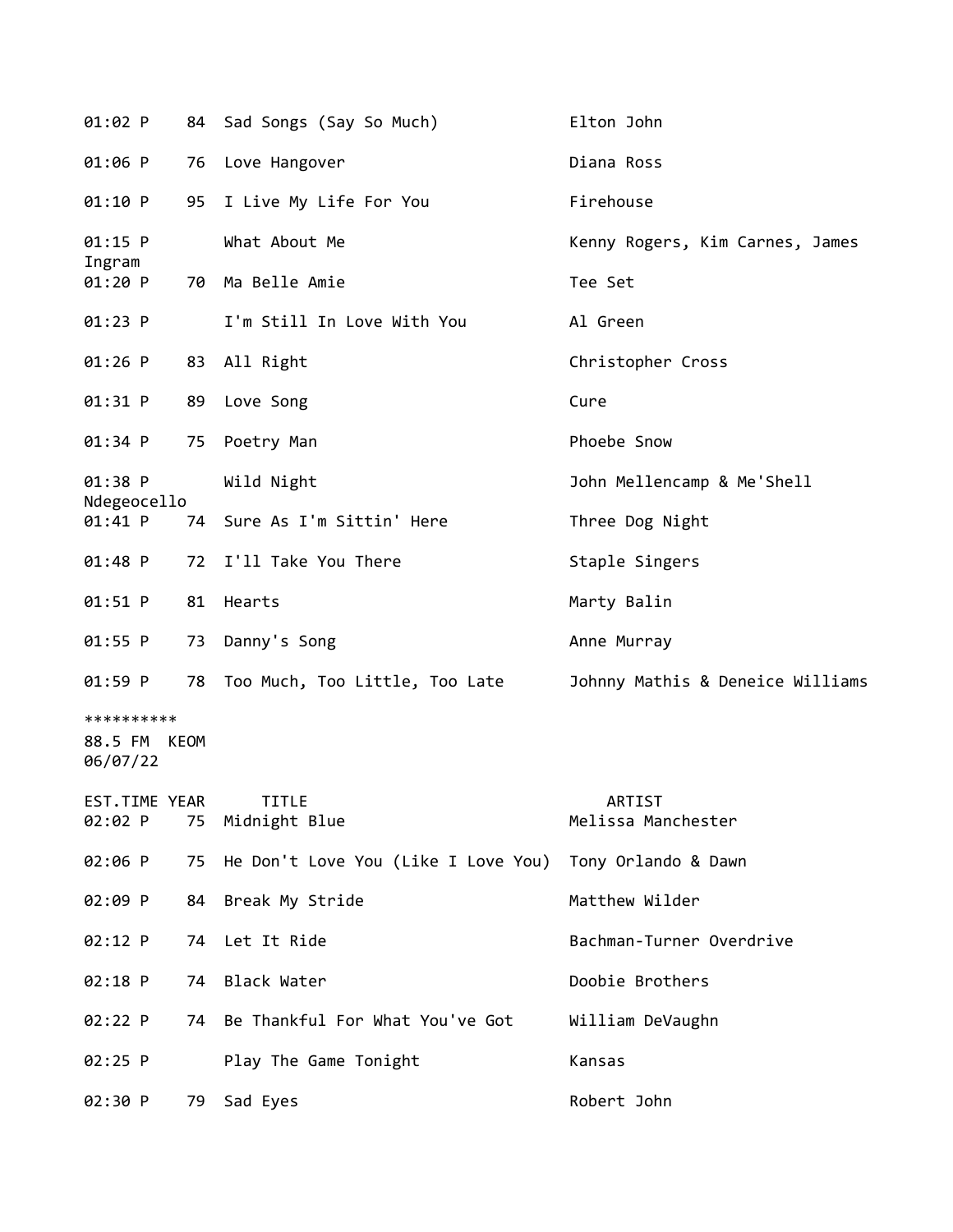| 02:33 P                                | 78 - | What You Won't Do For Love                         | Bobby Caldwell                   |
|----------------------------------------|------|----------------------------------------------------|----------------------------------|
| 02:36 P                                | 88   | Perfect World                                      | Huey Lewis & The News            |
| 02:40 P                                | 70   | United We Stand                                    | Brotherhood Of Man               |
| 02:45 P                                | 93   | Hero                                               | Mariah Carey                     |
| 02:49 P                                | 71   | Day After Day                                      | Badfinger                        |
| 02:52 P                                | 72   | Puppy Love                                         | Donny Osmond                     |
| $02:55$ P                              | 79   | Lady                                               | Little River Band                |
| **********<br>88.5 FM KEOM<br>06/07/22 |      |                                                    |                                  |
| EST.TIME YEAR<br>03:01 P               |      | <b>TITLE</b><br>Back Stabbers                      | ARTIST<br>0'Jays                 |
| 03:04 P                                | 77   | You Make Lovin' Fun                                | Fleetwood Mac                    |
| 03:07 P                                |      | 71 Me And Bobby McGee                              | Janis Joplin                     |
| 03:12 P                                | 83   | How Am I Supposed To Live Without Y Laura Branigan |                                  |
| 03:18 P                                |      | Sometimes Love Just Ain't Enough                   | Patty Smyth featuring Don Henley |
| 03:22 P                                | 72   | Sweet Seasons                                      | Carole King                      |
| $03:25$ P                              |      | Breaking Away                                      | Balance <sup>'</sup>             |
| 03:30 P                                | 79   | No More Tears (Enough Is Enough)                   | Barbra Streisand & Donna Summer  |
| 03:34 P                                | 90   | Disappear                                          | <b>INXS</b>                      |
| 03:38 P                                | 86   | Glory Of Love                                      | Peter Cetera                     |
| 03:45 P                                |      | Genie In A Bottle                                  | Christina Aguilera               |
| 03:48 P                                | 74   | Tin Man                                            | America                          |
| 03:52 P                                |      | 82 You Can't Hurry Love                            | Phil Collins                     |
| **********<br>88.5 FM                  | KEOM |                                                    |                                  |

06/07/22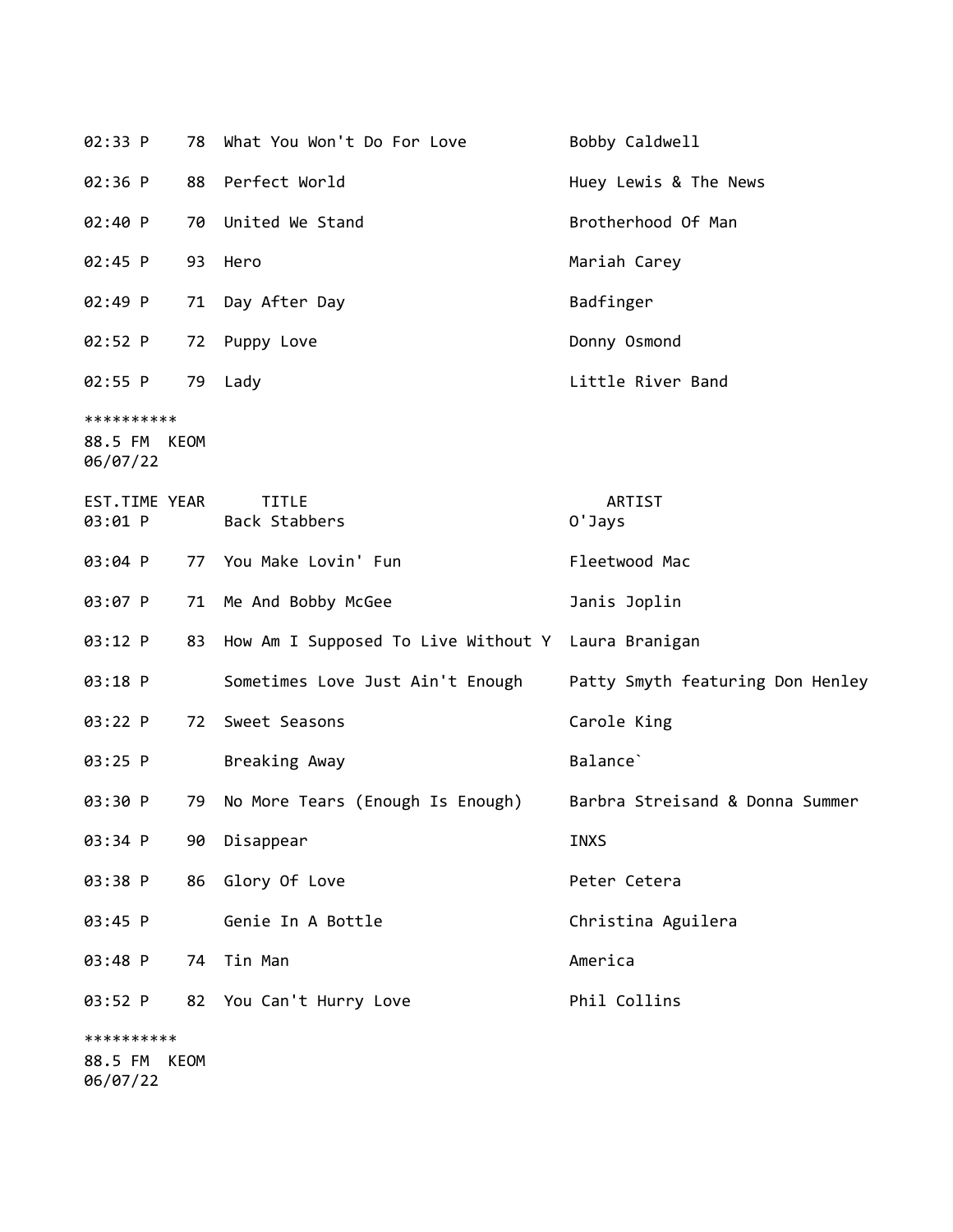| EST.TIME YEAR<br>04:00 P               |    | <b>TITLE</b><br>84 Wake Me Up Before You Go-Go   | ARTIST<br>Wham!              |
|----------------------------------------|----|--------------------------------------------------|------------------------------|
| 04:03 P                                |    | 79 Shake Your Body Down (To The Ground Jackson 5 |                              |
| 04:08 P                                |    | 73 You Are The Sunshine Of My Life               | Stevie Wonder                |
| 04:11 P                                | 89 | Don't Want To Lose You                           | Gloria Estefan               |
| 04:17 P                                | 90 | I'm Not In Love                                  | Will To Power                |
| 04:21 P                                |    | 74 The Loco-Motion                               | Grand Funk Railroad          |
| 04:25 P                                |    | Lessons In Love                                  | Level 42                     |
| 04:31 P                                |    | 78 Le Freak                                      | Chic                         |
| 04:34 P                                |    | 76 You Are The Woman                             | Firefall                     |
| 04:37 P                                |    | The Safety Dance                                 | Men Without Hats             |
| 04:40 P                                |    | Catch Me, I'm Falling                            | Pretty Poison                |
| 04:48 P                                |    | 90 High Enough                                   | D. Yankees                   |
|                                        |    |                                                  |                              |
| 04:53 P                                |    | 79 When You're In Love With A Beautifu Dr. Hook  |                              |
| **********<br>88.5 FM KEOM<br>06/07/22 |    |                                                  |                              |
| EST.TIME YEAR<br>05:00 P               |    | <b>TITLE</b><br>75 Please Mr. Please             | ARTIST<br>Olivia Newton-John |
| 05:03 P                                | 75 | Supernatural Thing                               | Ben E. King                  |
| 05:07 P                                | 76 | Theme From "Mahogany" (Do You Know               | Diana Ross                   |
| 05:11 P                                | 72 | Operator (That's Not The Way It Fee              | Jim Croce                    |
| 05:17 P                                | 72 | I'd Love You To Want Me                          | Lobo                         |
| 05:20 P                                | 77 | Come Sail Away                                   | Styx                         |
| 05:25 P                                | 80 | Coming Up                                        | Paul McCartney               |
| 05:28 P                                | 76 | Happy Days                                       | Pratt & McClain              |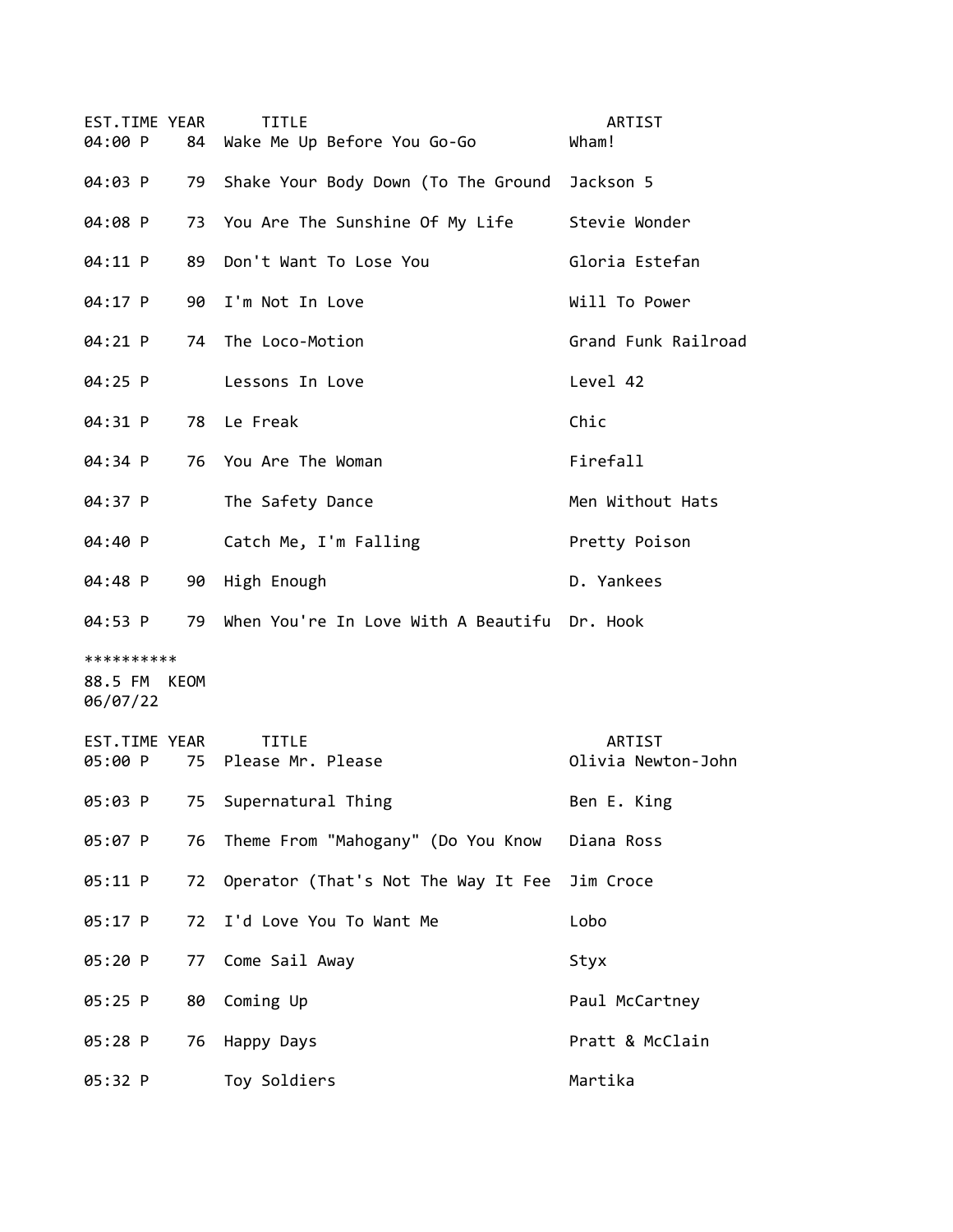| 05:36 P                                | 70 - | Turn Back The Hands Of Time             | Tyrone Davis                 |
|----------------------------------------|------|-----------------------------------------|------------------------------|
| 05:40 P                                | 90   | Georgia On My Mind                      | Michael Bolton               |
| 05:48 P                                | 75   | I'll Play For You                       | Seals & Crofts               |
| 05:52 P                                |      | 74 Everlasting Love                     | Carl Carlton                 |
| **********<br>88.5 FM KEOM<br>06/07/22 |      |                                         |                              |
| EST.TIME YEAR<br>06:00 P               | 79   | <b>TITLE</b><br>After The Love Has Gone | ARTIST<br>Earth, Wind & Fire |
| 06:04 P                                | 87   | I Found Someone                         | Cher                         |
| 06:07 P                                | 76   | Get Up And Boogie                       | Silver Convention            |
| 06:11 P                                |      | Groove Thang                            | Zhane                        |
| 06:17 P                                | 87   | Meet Me Half Way                        | Kenny Loggins                |
| 06:20 P                                | 78   | Lotta Love                              | Nicolette Larson             |
| 06:24 P                                | 86   | Take My Breath Away                     | Berlin                       |
| 06:28 P                                | 71   | One Bad Apple                           | Osmonds                      |
| 06:32 P                                |      | America                                 | Neil Diamond                 |
| 06:36 P                                | 73   | Drift Away                              | Dobie Gray                   |
| 06:40 P                                |      | Total Eclipse Of The Heart              | Nicki French                 |
| 06:46 P                                |      | 72 The Lion Sleeps Tonight              | Robert John                  |
| 06:48 P                                | 84   | The Old Man Down The Road               | John Fogerty                 |
| 06:51 P                                | 74   | Call On Me                              | Chicago                      |
| **********<br>88.5 FM<br>06/07/22      | KEOM |                                         |                              |
| EST.TIME YEAR<br>07:00 P               | 73   | <b>TITLE</b><br>Loves Me Like A Rock    | ARTIST<br>Paul Simon         |
| 07:03 P                                | 86   | Throwing It All Away                    | Genesis                      |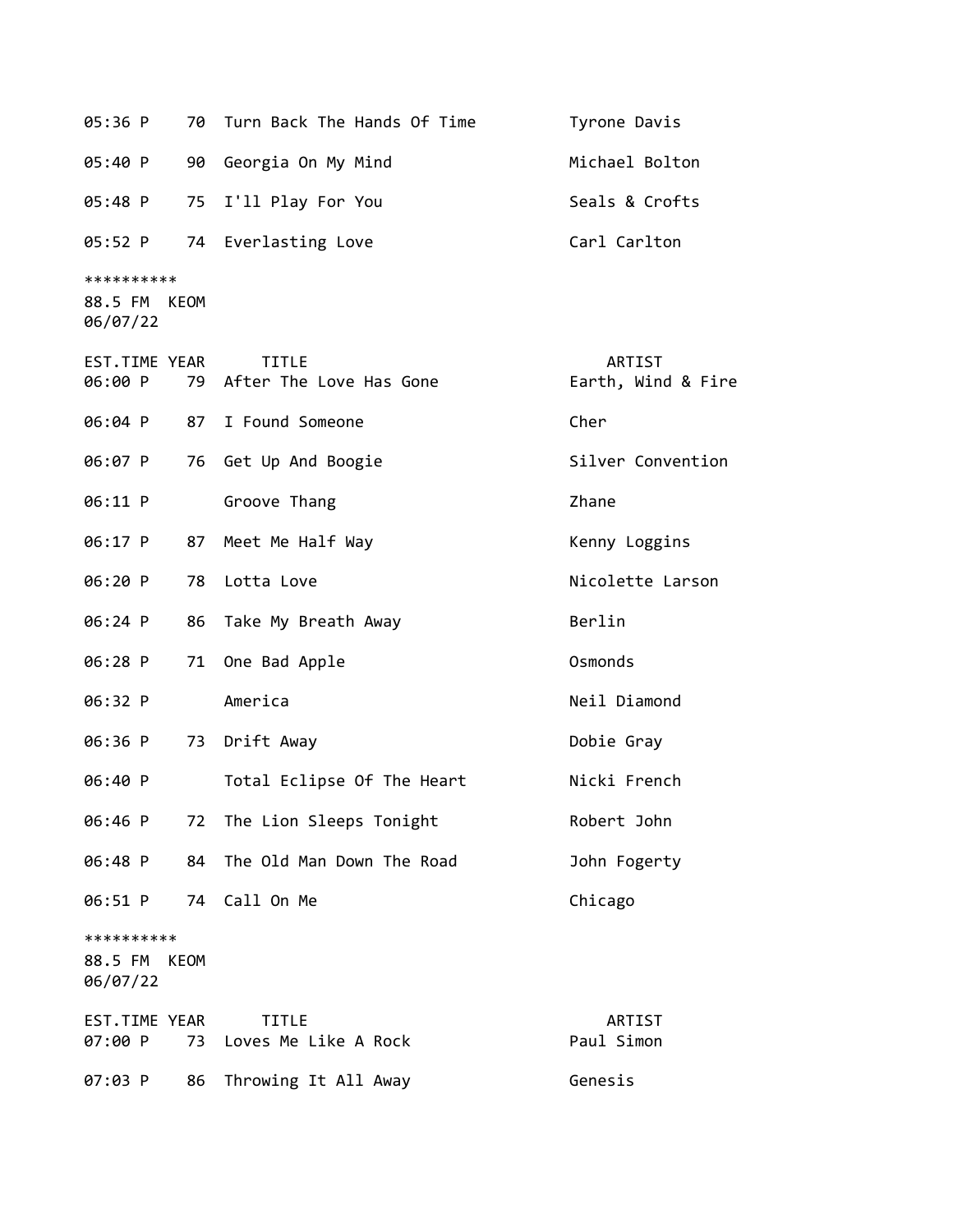| 07:07 P                                | 78 | Last Dance                                   | Donna Summer              |
|----------------------------------------|----|----------------------------------------------|---------------------------|
| 07:10 P                                |    | Regret                                       | New Order                 |
| $07:15$ P                              | 89 | The Living Years                             | Mike + The Mechanics      |
| 07:19 P                                | 70 | Come And Get It                              | Badfinger                 |
| 07:22 P                                | 76 | New Kid In Town                              | Eagles                    |
| $07:26$ P                              | 85 | Do What You Do                               | Jermaine Jackson          |
| 07:31 P                                | 81 | Every Little Thing She Does Is Magi Police   |                           |
| $07:35$ P                              | 72 | Ventura Highway                              | America                   |
| $07:38$ P                              | 93 | Dreamlover                                   | Mariah Carey              |
| $07:42$ P                              | 76 | Love Fire                                    | Jigsaw                    |
| $07:47$ P                              | 75 | Calypso                                      | John Denver               |
| 07:50 P                                | 80 | Tell It Like It Is                           | Heart                     |
| $07:54$ P                              | 78 | (Our Love) Don't Throw It All Away Andy Gibb |                           |
| 07:59 P                                | 79 | Good Times                                   | Chic                      |
| **********<br>88.5 FM KEOM<br>06/07/22 |    |                                              |                           |
| EST.TIME YEAR<br>08:03 P               | 78 | TITLE<br>Love Is In The Air                  | ARTIST<br>John Paul Young |
| 08:06 P                                | 76 | Lonely Night (Angel Face)                    | Captain & Tennille        |
| 08:09 P                                |    | Gemini Dream                                 | Moody Blues               |
| 08:15 P                                | 96 | Let It Flow                                  | Toni Braxton              |
| 08:19 P                                | 75 | Bad Time                                     | Grand Funk Railroad       |
| 08:22 P                                |    | The Break Up Song (They Don't Write          | Greg Kihn Band            |
| 08:24 P                                | 71 | Proud Mary                                   | Ike & Tina Turner         |
| 08:27 P                                | 83 | Is There Something I Should Know             | Duran Duran               |
| 08:32 P                                | 78 | It's A Heartache                             | Bonnie Tyler              |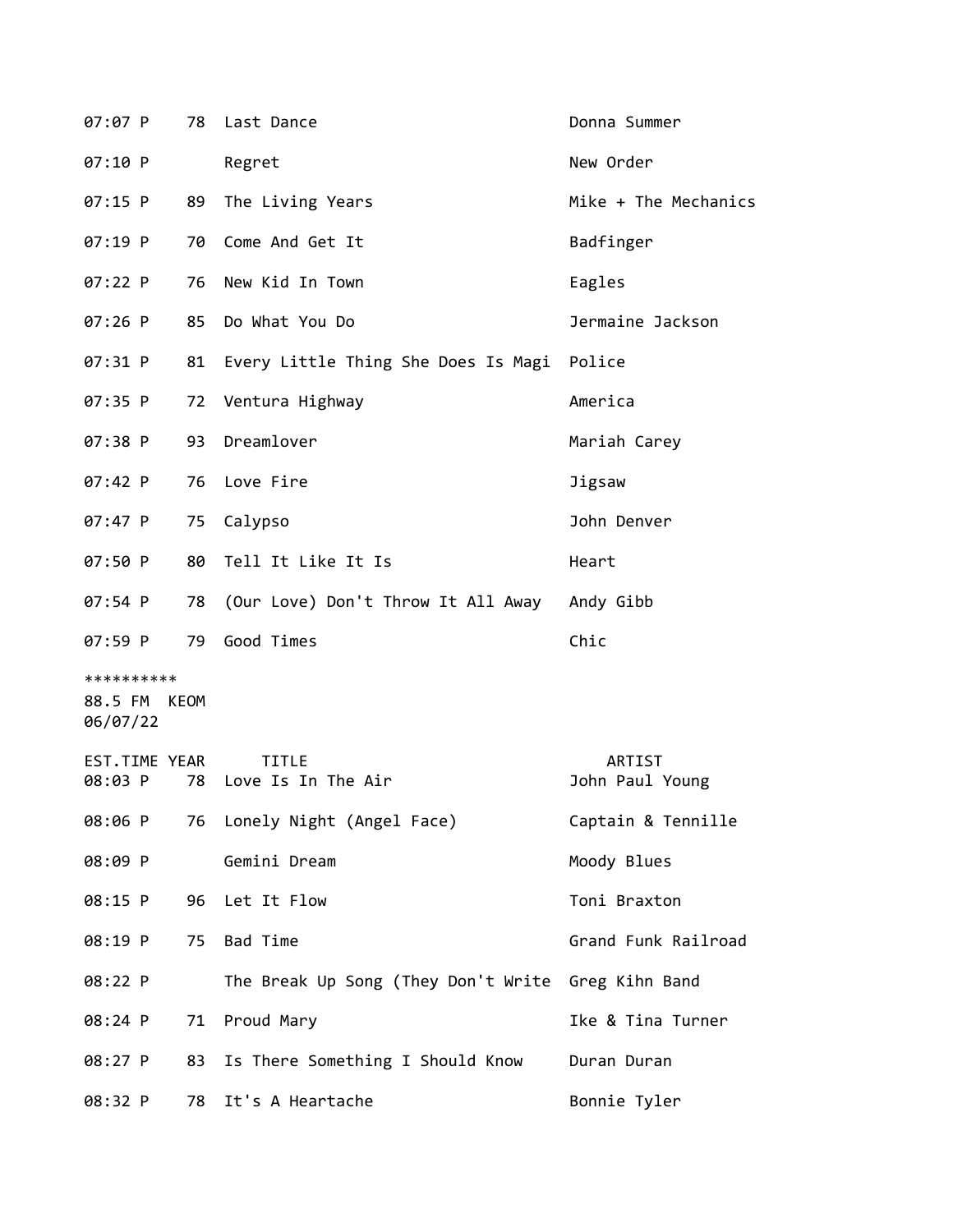| 08:35 P                           |      | After The Rain                                   | Nelson                |
|-----------------------------------|------|--------------------------------------------------|-----------------------|
| 08:39 P                           | 80   | Woman In Love                                    | Barbra Streisand      |
| 08:42 P                           | 78   | Sweet Life                                       | Paul Davis            |
| 08:47 P                           | 96   | Give Me One Reason                               | Tracy Chapman         |
| 08:51 P                           | 73   | Daniel                                           | Elton John            |
| 08:55 P                           |      | 75 Have You Never Been Mellow                    | Olivia Newton-John    |
| **********<br>88.5 FM<br>06/07/22 | KEOM |                                                  |                       |
| EST.TIME YEAR<br>09:00 P          |      | <b>TITLE</b><br>70 Everything Is Beautiful       | ARTIST<br>Ray Stevens |
| 09:03 P                           | 76   | Rock And Roll Music                              | Beach Boys            |
| 09:05 P                           | 79   | Longer                                           | Dan Fogelberg         |
| 09:08 P                           |      | Talk To Me                                       | Stevie Nicks          |
| 09:12 P                           | 78   | Fantasy                                          | Earth, Wind & Fire    |
| 09:17 P                           | 72   | Betcha By Golly, Wow                             | Stylistics            |
| 09:20 P                           | 78   | Jack And Jill                                    | Raydio                |
| 09:24 P                           |      | Forever Man                                      | Eric Clapton          |
| 09:27 P                           |      | Two Princes                                      | Spin Doctors          |
| 09:33 P                           |      | 76 You'll Never Find Another Love Like Lou Rawls |                       |
| 09:36 P                           |      | 74 I'm Leaving It All Up To You                  | Donny & Marie Osmond  |
| 09:39 P                           | 84   | Drive                                            | Cars                  |
| 09:44 P                           |      | Don't Speak                                      | No Doubt              |
| 09:48 P                           |      | 72 Bang A Gong (Get It On)                       | T. Rex                |
| 09:53 P                           | 75   | Fame                                             | David Bowie           |
| 09:58 P                           | 73   | Time In A Bottle                                 | Jim Croce             |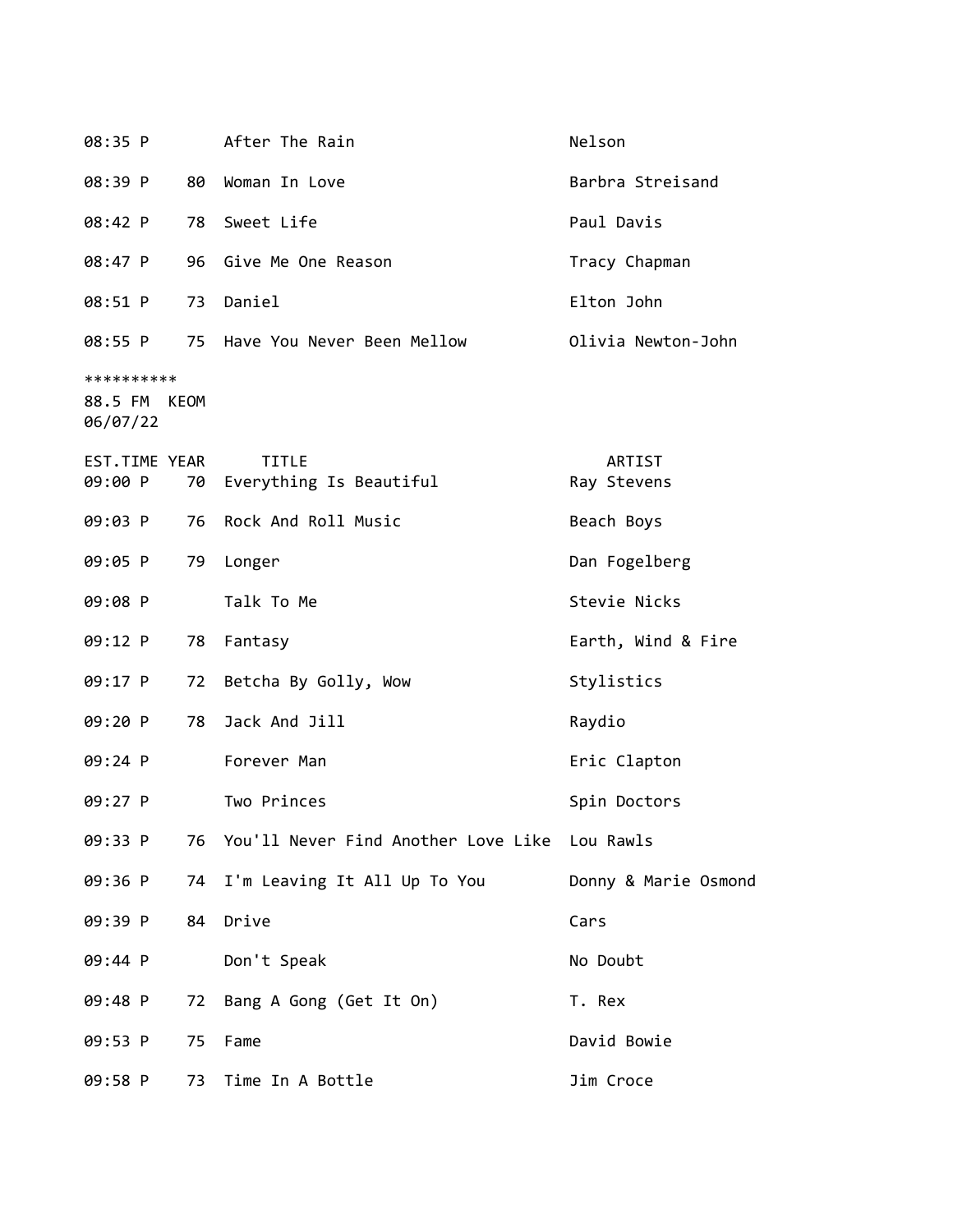\*\*\*\*\*\*\*\*\*\*

88.5 FM KEOM

06/07/22

| EST.TIME YEAR                     |      | <b>TITLE</b>                             | ARTIST                  |
|-----------------------------------|------|------------------------------------------|-------------------------|
| 10:00 P                           | 72   | Could It Be I'm Falling In Love          | Spinners                |
| $10:04$ P                         | 73   | Top Of The World                         | Carpenters              |
| 10:07 P                           | 88   | Just Between You And Me                  | Lou Gramm               |
| 10:11 P                           | 70   | Temptation Eyes                          | Grassroots              |
| 10:15 P                           |      | 79 Dim All The Lights                    | Donna Summer            |
| $10:19$ P                         | 70   | Rainy Night In Georgia                   | Brook Benton            |
| 10:22 P                           |      | Centipede                                | Rebbie Jackson          |
| $10:27$ P                         | 99   | All Star                                 | Smash Mouth             |
| 10:31 P                           |      | Where Were You When I Was Falling I Lobo |                         |
| 10:34 P                           | 72   | Do It Again                              | Steely Dan              |
| $10:38$ P                         |      | 81 Bette Davis Eyes                      | Kim Carnes              |
| $10:42$ P                         |      | Stir It Up                               | Johnny Nash             |
| $10:46$ P                         |      | I Will Be Here For You                   | Michael W. Smith        |
| 10:50 P                           | 70   | Sweet Mary                               | Wadsworth Mansion       |
| 10:52 P                           | 79   | Sail On                                  | Commodores              |
| $10:56$ P                         | 73   | Long Train Runnin'                       | Doobie Brothers         |
| **********<br>88.5 FM<br>06/07/22 | KEOM |                                          |                         |
| EST.TIME YEAR<br>$11:01$ P        | 77   | <b>TITLE</b><br>Emotion                  | ARTIST<br>Samantha Sang |
| $11:05$ P                         | 71   | Peace Train                              | Cat Stevens             |
| 11:08 P                           | 72   | Alone Again (Naturally)                  | Gilbert O'Sullivan      |
| $11:12$ P                         | 88   | Make Me Lose Control                     | Eric Carmen             |